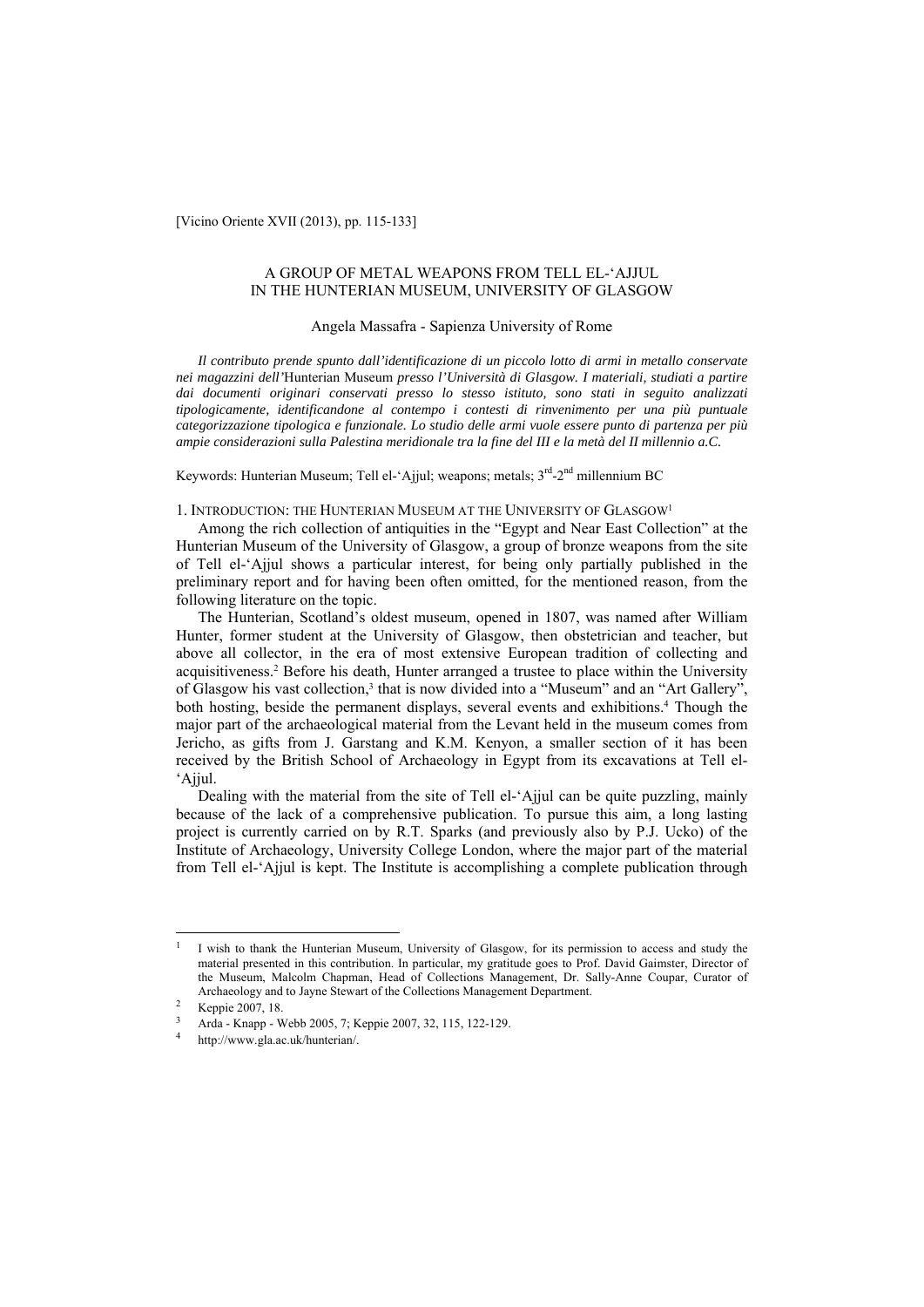the Internet of only item in the vast collection.5 Minor amounts of material from the site are kept in several different collections of the UK, $6$  among which a small but interesting lot (about 60 items) is kept at the Hunterian Museum, Glasgow.

#### 2. THE MATERIAL

The material held at the Hunterian Museum here studied comprises 8 metal weapons from Tell el-'Ajjul: an adze, four daggers and three arrowheads. Among them, only the four daggers are showed in the original reports, with an outline drawing, while neither the adze nor the arrowheads have ever been published. Two of the daggers (cat. nos. 2-3) have been acquired by the Hunterian Museum in 1932,<sup>7</sup> while the remaining part has been delivered in 1938 by the British School of Archaeology in Egypt.8

The adze cat. no. 1 (fig. 1) belongs to a simple type: it has a plain blade with a widening cutting edge and a rectangular cross-section. The cutting edge is of a plano-convex kind, determining its interpretation as an adze rather than an axe.<sup>9</sup> It is preserved for a length of 6.2 cm, though the blade is broken before the butt, so there is no information regarding its connection to the handle. It is 0.6 cm thick, making it possible to classify it as belonging to the "thin adze" group, $10$  while the width is 3.7 cm. The blade sides are straight but gradually widening towards the cut, where extensive hammering created an expanded edge, making it likely to be ascribed to Miron's type  $II$ -<sub>I</sub> d.<sup>11</sup> A good comparison can be found within the same site of Tell el-'Ajjul.<sup>12</sup> The typology of the simple blade, especially of some kinds, as it is the case of Miron's Type  $II_{-1}$ , has a long lasting life, starting from the Chalcolithic and continuing through the  $2<sup>nd</sup>$  millennium BC:<sup>13</sup> anyway, a date within the EB IV<sup>14</sup> can be supposed for our specimen from its context  $(\S 3)$ .

<sup>5</sup> http://www.ucl.ac.uk/archaeology/research/directory/petrie\_sparks; Ucko 1998, 351-399; Sparks 2002, 48; 2005, 23. The collection is accessible at: http://archcat.museums.ucl.ac.uk/.

The British Museum, London; Ancient Egyptian, Sudanese and Near Eastern Collection, Museum of Manchester; Ancient Egyptian Collection, Cyfarthfa Castle Museum And Art Gallery; Ancient Egyptian Collection, New Walk Leicester; Ancient Egyptian and Near Eastern Collection, Wilton Park; Ancient Egyptian and Near Eastern Collection, Barras Bridge Newcastle upon Tyne; Ancient Egyptian, Sudanese and Near Eastern Collection, Le Mans Crescent; Ancient Egyptian, Sudanese and Near Eastern Collection, Chambers Street Edinburgh; Ancient Egyptian, Sudanese and Near Eastern Collection, Kelvingrove Art Gallery & Museum, Glasgow.<br>Records preserved at the University of Glasgow Library, Special Collections, MR 54/55. The two daggers are

listed as part of the material sent by J. Garstang together with finds from Tell es-Sultan/Jericho on July 1st,

<sup>1932,</sup> although the covering letter doesn't cite any antiquity from "ancient Gaza".<br>Records preserved at the University of Glasgow Library, Special Collections, MR 54/20-20a, signed by May<br>L.M. Bonar, secretary of the Briti

<sup>9</sup> Petrie 1907, 5; Miron 1992, 22.<br>
<sup>10</sup> Miron 1992, 5.<br>
<sup>11</sup> Miron 1992, 7.<br>
<sup>12</sup> Petrie 1934, 10, pl. XXV:256.<br>
<sup>13</sup> Miron 1992, 25.<br>
<sup>14</sup> Probably attributable to EB IVB since much of the EB IV material from Tell el-'Aj later part of the period (Dever 1980, 48).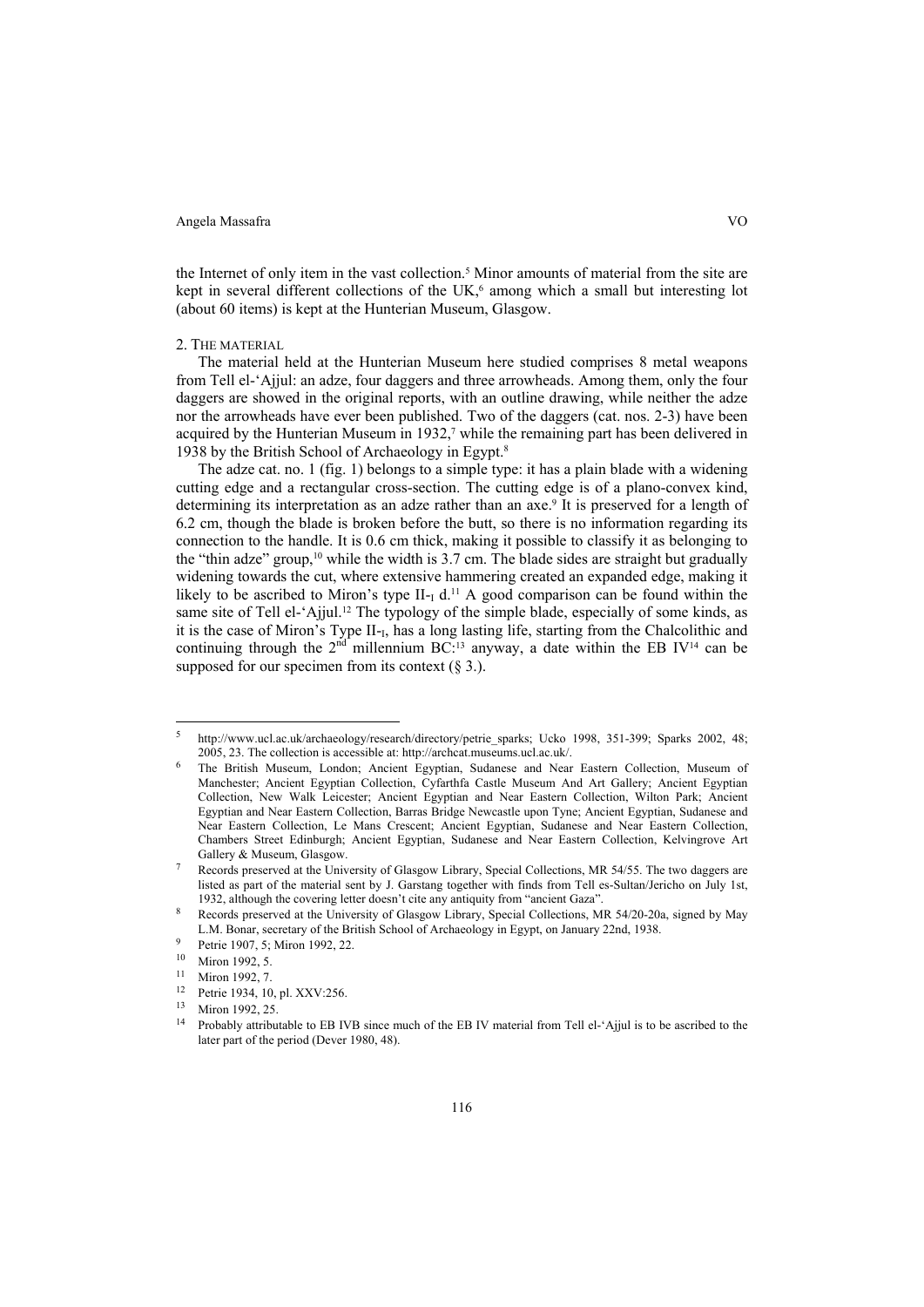Dagger cat. no. 2<sup>15</sup> (fig. 2) is made in arsenical copper, with a blade 26.7 cm long and 3.4 cm wide (at its widest point). It has a tapering shape with a marked midrib, determining a concave lozenge section. The blade is highly corroded, especially on the one side and near the tang. It has a concave-sided butt, with still discernible holes for securing a handle: parts of a row of three of them are more clearly visible on the one side of the tang.16 It can be ascribed to Type 4 of Philip's classification,<sup>17</sup> distinguished by its considerable length, a trapezoidal side butt with three pair of rivets and the pronounced midrib.18 It is a type peculiar of the late EB IV southern Palestine, enlightening the high degree of regionalism of this period in the metallurgical industry, as confirmed by the chemical composition (§ 4.). Comparisons from the same site can be found within the cemetery 1500, especially from tomb 1565,<sup>19</sup> while from other sites parallels have been documented from Tell ed-Duweir, ancient Lachish,20 all to be ascribed to the EB IV period.

Dagger cat. no.  $3^{21}$  (fig. 3), also made in copper, belongs to a different typology. It has a straight tapering blade, 28 cm long, sharpened on both sides with a flat lozenge-shaped cross section. The point is smoothed but, beside this, the blade shows an excellent preservation. The butt is formed by a tapered rib of a trapezoidal shape with six holes in two rows. One of the rivets which secured the blade with the handle is still preserved and inserted in one of the holes: its height, 3 cm, can give us a hint about the width of the handle. The dagger belongs to Maxwell-Hyslop's Type 18,<sup>22</sup> to Kenyon's Type II<sup>23</sup> and to Philip's Type 7;<sup>24</sup> it is also dated to the EB IV. Several comparisons for it have been found in the necropolis of Tell es-Sultan/Jericho<sup>25</sup> and in Beth Shean,<sup>26</sup> while within the same site of Tell el-'Ajjul, it can be compared to some daggers from cemetery 1500, e.g. from tomb 1516.27 The date, within the EB IV, is probably around 2300-2150 BC, especially in the light of the comparison from Jericho.<sup>28</sup> This shape is also confined, like the previous one, to the southern part of Palestine, with the major part of specimens found in Tell el-'Ajjul itself.29

<sup>&</sup>lt;sup>15</sup> Originally published in Petrie 1932, pl. XII:62.<br><sup>16</sup> Part of type C in Shalev's typology of riveted EB IV swords from Palestine (Shalev 1988, tab. 1, fig. 2:20).<br><sup>17</sup> Philip 1989, 106-107, cat. no. 704.

 $^{18}$  Philip 1989, 403.

<sup>19</sup> Petrie 1932, pl. XIII:64; Kenyon 1956, fig. 10:5. In the list on Kenyon 1956, 53, the dagger from tomb 1530 is attributed to Type III, though it could probably better fit Kenyon's Type IV.<br>
<sup>20</sup> Tufnell 1958, 75, pls. 12:10, 22:5.<br>
<sup>21</sup> Originally multicled in Batria 1922, pl. Y1:52.

<sup>21</sup> Originally published in Petrie 1932, pl. XI:53.<br>
22 Maxwell-Hyslop 1946, 21, pl. II:18.<br>
23 Kenyon 1956, 51, fig. 10.<br>
24 Bhilin 1980, 198, 199, and an COA

<sup>&</sup>lt;sup>24</sup> Philip 1989, 108-109, cat. no. 694.

Nigro 1999, 16-17, fig. 1, pl. I; 2003a, cat. IV.5; Kenyon 1965, 53, fig. 24:4. Oren 1973, 175, fig. 20:17.

<sup>&</sup>lt;sup>27</sup> Petrie 1932, pl. XI:55; Kenyon 1956, fig. 10:4.<br><sup>28</sup> Nigro 1999, 17.<br><sup>29</sup> Philip 1989, 108.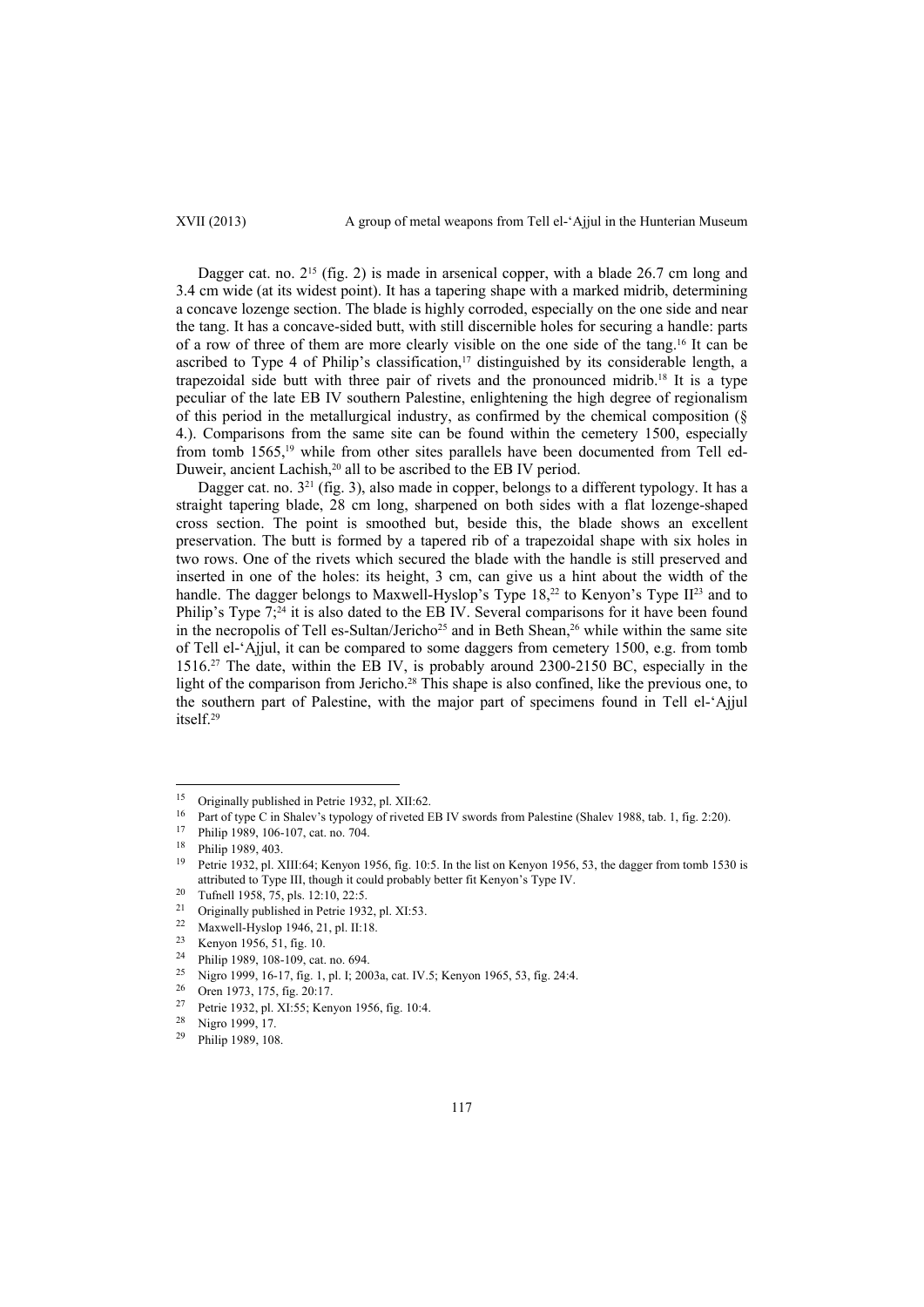Dagger cat. no.  $4^{30}$  (fig. 4) is bronze made. Its good state of preservation permits to appreciate its roughly triangular shape with a long and narrow tang, for a total length of 21.2 cm and a width of 4.1 cm. The blade is flat, with a double convex cross section. The peculiarity of this type is the rounded point, too widespread in the typology to be explained as a result of wear, but to be interpreted as a deliberate feature, meaning that these weapons were not intended for stabbing: the attention paid to the sharpness of the blade edges suggests their use as a cutting tool. This peculiarity allows the weapon to be ascribed to Philip's Type 10.<sup>31</sup> This kind of dagger is part of a typologically long lasting tradition, originated in the 18<sup>th</sup> century Southern Levant and living until the early Iron Age:<sup>32</sup> other specimens have been found in Tell el-Jazari, ancient Gezer,<sup>33</sup> Tell es-Sultan/Jericho,<sup>34</sup> Tell el-Mutesellim/Megiddo,<sup>35</sup> Tell el-Far'ah (South),<sup>36</sup> Tell ed-Duweir.<sup>37</sup> Nevertheless, the broader and shorter blade and shorter tang in comparison to the similar specimens of the LB and the absence of rivets to secure the tang allows to assign it stylistically to the MB II-III, the age of the major flourishing of the type.38 Their major area of distribution of the type is central and southern Palestine.39

The fourth dagger of the collection, cat. no. 5<sup>40</sup> (fig. 5) is bronze made, 21 cm long, 3.9 cm wide. It has a long and broad blade, with a flat midrib ending in a sharpened point, meaning its use as a stabbing weapon.<sup>41</sup> It is characterized by a short tang without rivet holes. The shorter tang and the shallow midrib make it likely to be compared to Maxwell-Hyslop's Type  $26^{42}$  and to Philip's Type 17.<sup>43</sup> It finds good parallels with specimens from Jericho,<sup>44</sup> Gezer,<sup>45</sup> Tell Beit Mirsim stratum D<sup>46</sup> and Tell el-Dab'a.<sup>47</sup> The type is confined to central-southern Palestine and to the Delta region, and it's dated to the MB II-III (1800- 1600 BC).

The last items are three arrowheads: they are all made of bronze but belong to slightly different types. Cat no. 6 (fig. 6) was bent at the middle of the blade. Nevertheless, it is

 $\overline{a}$ 

- 34 Garstang 1932, 46, pl. XXXVII:1; Kenyon 1965, 238, fig. 111:2; 428, fig. 111:18.<br>35 Loud 1948, pls. 178:10, 179:16.<br>36 Drive Williams 1977, 24, fig. 11, 2, 90, fig. 60.1
- 
- 
- 
- <sup>36</sup> Price Williams 1977, 24, fig. 11.3, 90, fig. 60:1.<br><sup>37</sup> Tufnell 1958, pl. 22.11-16, 18-20.<br><sup>38</sup> Stewart 1974, 54; Shalev 2004, 8. For a better chronological determination, see the context analysis (§ 3.).<br><sup>39</sup> Philip

118

- 44 Garstang 1932, 3-4, pl. XXXVII:5-6.
- 45 Macalister 1912, fig. 160:1, pl. 60:4.<br>46 Albright 1938, pl. 41:11.<br><sup>47</sup> Bietak 1968, fig. 9; 1970, pl. XVIIc.

 $\frac{30}{1}$  Originally published in Petrie 1933, pl. XVIII:3; Stewart 1974, 54.

<sup>&</sup>lt;sup>31</sup> Philip 1989, 113.<br><sup>32</sup> Philip 1989, 114.<br><sup>33</sup> Magalistar 1012.

Macalister 1912, 124, pl. XXIV:33; 301, pl. LX:3; 303, fig. 60:3.

records, the field number of this dagger is E.915.<br><sup>41</sup> Philip 1989, 120.<br><sup>42</sup> Manuell Higher 1946, 27 Ph Higher

<sup>42</sup> Maxwell-Hyslop 1946, 27, pl. III:26. 43 Philip 1989, 120-121.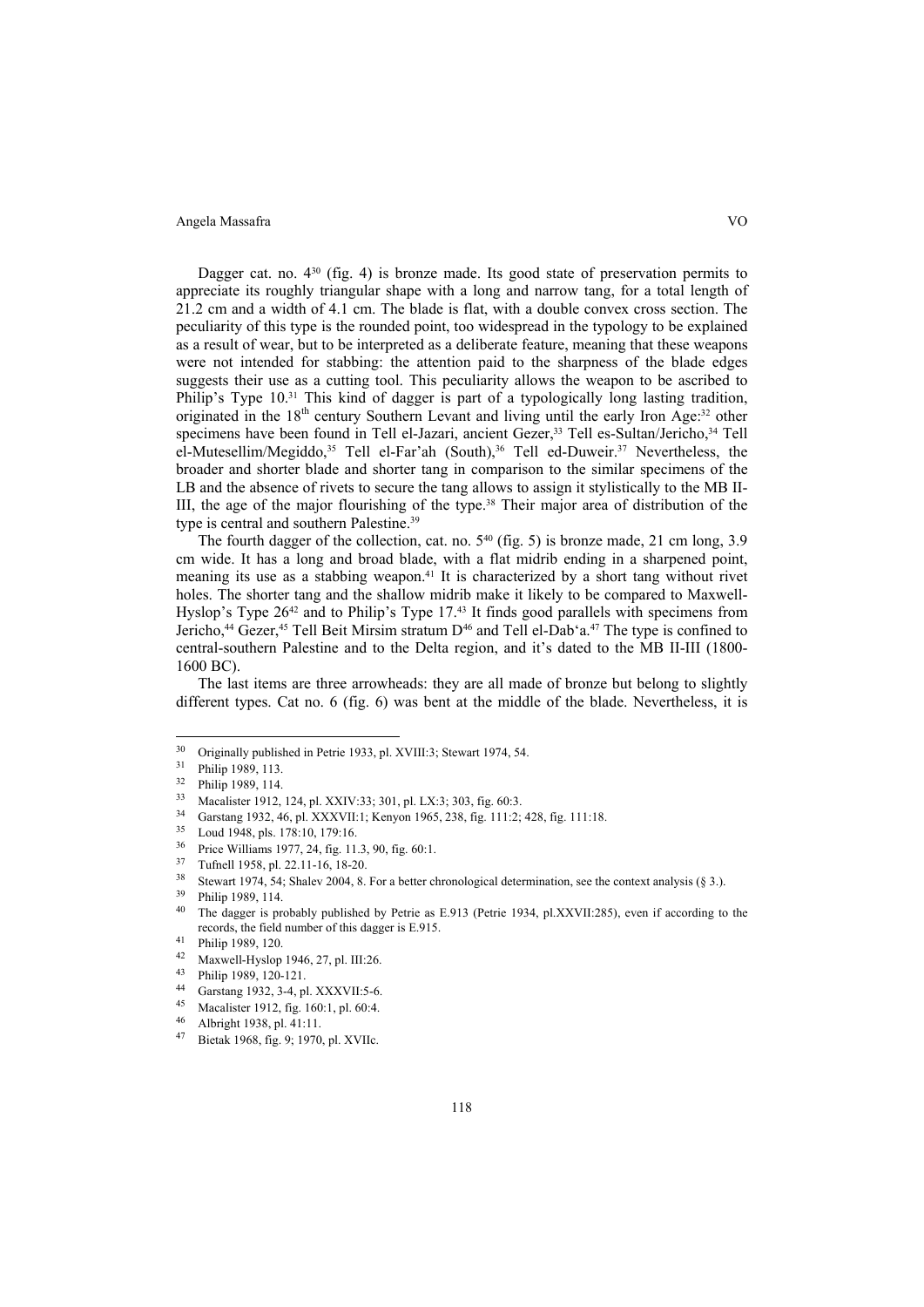possible to suppose its original elliptic shape, with a flat blade, undistinguished stem and long tang with quadrangular cross section. It's the shortest one among our specimen, being only 6.5 cm long. Cat. no. 7 (fig. 7) has an oblong shape, 8 cm long, with a flat blade. It shows an undistinguished stem and a short tang with a quadrangular cross section. Slightly different form the previous ones, arrowhead cat. no. 8 has an oblanceolate shape with a central rib and flattened edges, an undistinguished stem and an elongated tang with a rhomboidal cross section. It's 11.5 cm long. The formal characteristics of the three specimens allow to assign them to different periods: particularly significant is the absence of a definite stem, that does not exist before the late LB, giving us a *terminus ante quem* for all the three specimens. A diagnostic element is also the tang section, squared in the late MB or early LB I,<sup>48</sup> making nos. 6 and 7 likely to be dated within this period. On the other hand, a later date, within the LB I-II, is to be assumed for no. 8 (fig. 8), since it shows a rhomboidal section, that develops from the LB I, and a high midrib, also characteristic of the LB.49

## 3. THE CONTEXTS

Dealing with Tell el-'Ajjul findings is not always an easy matter: some of them have not been published in the preliminary reports<sup>50</sup> and a complete recording of all the material has been done only with regards to the Middle Bronze age by J.R. Stewart, who anyway didn't give too much importance to the contexts.<sup>51</sup>

Reports of the excavations by Petrie are characterized by the use of letters to define the region and the locus of the finding, while the single item is characterized by a number. When the item is named only with a number up to 550 or over 1200, it means it has been recovered from a tomb.52 Bearing these aspects of Petrie's methodology in mind, it's easier to find out the original context of each finding.

Adze cat. no. 1, daggers nos. 2-3 and arrowheads cat. nos. 7-8 are all designed by a number (inferior to 550 in case of the adze, superior to 1200 for the remaining items).

The adze was originally named 178/81, determining its belonging to Cemetery 100-200. This necropolis is characterized by a different treatment of the bodies and different findings in respect to cemetery 1500. Unfortunately, the former has been less documented by Petrie, maybe because of the presence in several tombs of scattered bones. In cemetery 100-200 the tombs were mainly formed by rounded shafts, dispersed or disarticulated bones and a major variety of pottery than cemetery 1500. As for the weapons, daggers seem to be confined to cemetery 1500, while cemetery 100-200 bears a major amount of javelins, though no adze or axe seems to have been found.<sup>53</sup> The first number of the mark has to be related to the tomb in which the item was found. No tomb with this name, though, appears

<sup>48</sup> <sup>48</sup> Cross - Milik 1956, 18; Tubb 1977, 193.<br><sup>49</sup> Cross - Milik 1956, 18: Tubb 1977, 191.

 $^{49}$  Cross - Milik 1956, 18; Tubb 1977, 191.

E.g. the correspondence between plans and lists of burials have been checked by Gonen, who found out they correspond only in about 75% of the cases (Gonen 1992, 70).<br>
Stewart 1974.<br>
Sterie 1934, 2.<br>
Stewart 1956, 46.47

Kenyon 1956, 46-47.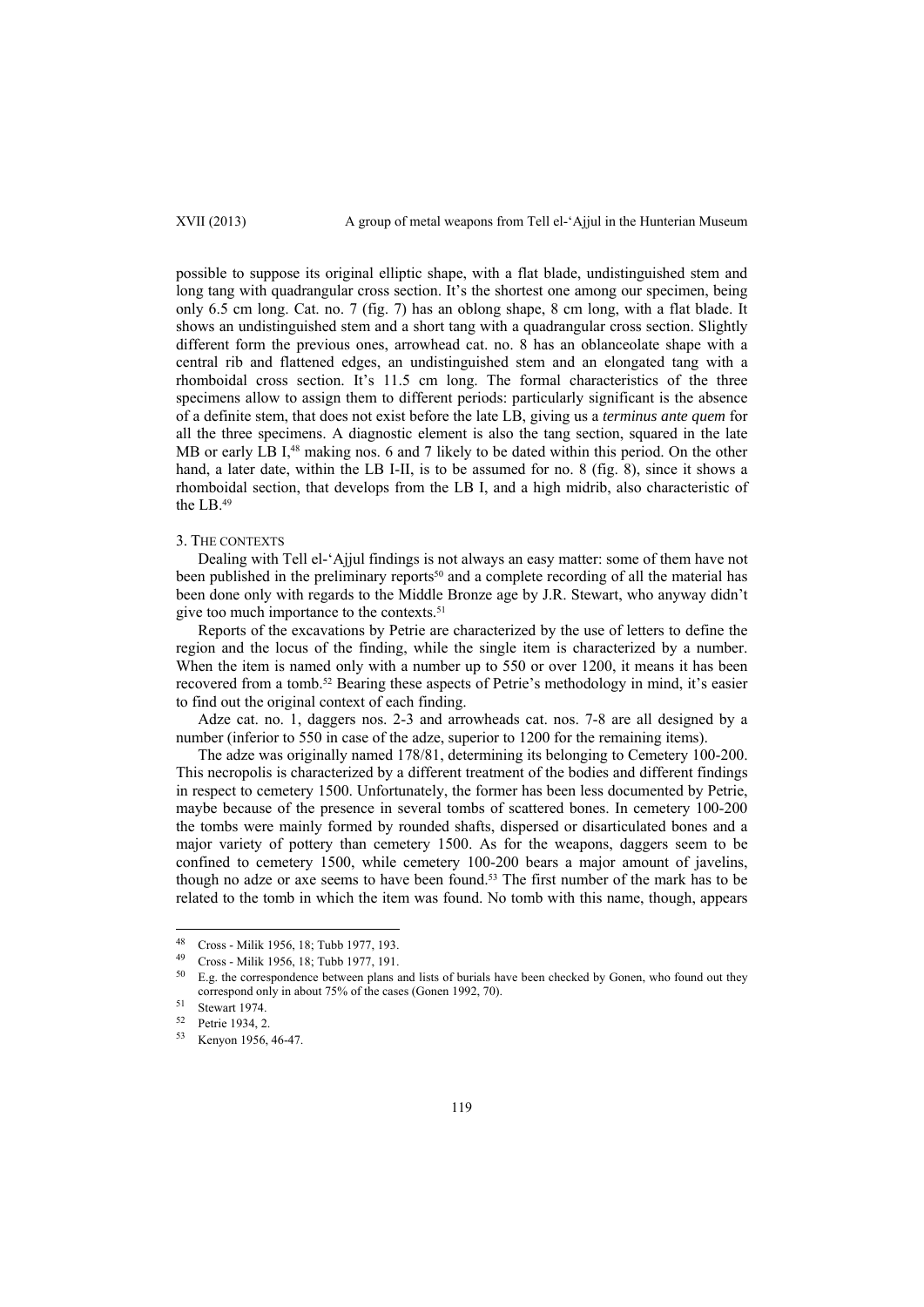in the excavation reports: group numbers 1-550 are published in *Ancient Gaza* I, but some numbers are missing. As it is possible to observe from the plan, the closer cluster (numbers  $172-177$ ) is located south the Upper Tunnel,<sup>54</sup> making it likely a similar location for number 178.

Dagger no. 2 is designed by the number 1530: the related tomb is an EB IV burial within cemetery 1500. The tomb belongs to Kenyon's type L2, being a rectangular pit, lined in rubble and originally roofed in stone.<sup>55</sup> It is not clear whether there was a separated shaft to enter the tomb or not. The burial was only characterized by the weapon and a single jar with ledge handles.<sup>56</sup>

Dagger no. 3 belongs to tomb 1551, a simple rectangular pit (Kenyon's type H2).<sup>57</sup> The burial was accompanied by a teapot with ledge handles, together with the weapon.<sup>58</sup>

In both cases we are dealing with single burials, crouched, with a funerary set only composed by a weapon and a pot,<sup>59</sup> defining a male burial but, probably more specifically, a warrior burial, outlining the presence of an elite already in the EB IV Tell el-'Ajjul.<sup>60</sup>

Arrowheads nos. 7 and 8 were respectively marked by numbers  $1929^{61}$  and  $1816^{62}$  Both these tombs belong to the Lower Cemetery and have been published in *Ancient Gaza* IV, but no metal artifact is recorded.<sup>63</sup> No other data are given about Tomb 1929, that is only recorded on the plan of the cemetery and on the general list of tombs, but nothing else is specified.<sup>64</sup> Tomb 1816 was not marked in the plant, but it was probably the central burial of Group 1800.<sup>65</sup> It is a cist tomb with a *dromos*<sup>66</sup> (= Petrie's "structural tomb"): rectangular in shape, single lined with stone slabs of *kurkar* sandstone, place horizontally, three courses in elevation. The burial chamber was accessible by a stepped *dromos*. It was found in a very bad state of preservation and no signs of roof were detected,<sup>67</sup> but it was probably gabled as the Governor's Tomb 419 from the same cemetery.68 As this last tomb, also burial

<sup>&</sup>lt;sup>54</sup> Petrie 1931, pl. LV.<br>
<sup>55</sup> Kenyon 1956, 43.<br>
<sup>56</sup> P. (1932), LYV.

<sup>&</sup>lt;sup>56</sup> Petrie 1932, pl. XXIX:30F; Kenyon 1956, 53.<br>
<sup>57</sup> Kenyon 1956, 43.<br>
<sup>58</sup> Petria 1932, al. XXIX:30L; Kenyon 1956, 53.

Petrie 1932, pl. XXIX:30J; Kenyon 1956, 53.

<sup>59</sup> The same pattern has been recognized in burials from EB IV Jericho (Nigro 1999, 16).

<sup>60</sup> For further discussion on the theme, see e.g. Philip 1995, 152-153; Baxevani 1995, 86; Nigro 1999, 16. In their opinion, EB IV is a period of social differentiation, emerging from the existence of the first examples of warrior burials, more widespread in the following MB. On the contrary, Dever (1995, 287), citing Palumbo (1987, 47) argues the absence of a real social differentiation in EB IV Palestine.<br>
<sup>61</sup> Petrie 1934, pl. LXIV.<br>
<sup>62</sup> Petrie 1934, pl. LVIII.

<sup>&</sup>lt;sup>63</sup> Petrie 1934, pl, LXVIII. The presence of metals, though, is typical of "structural tombs" at Tell el-'Ajjul, designing an elite class.<br>
<sup>64</sup> Petrie 1934, pls. LXIV, LXVIII. Not even the pottery listed is recorded with a picture or a drawing in the

report, giving no more indications about the chronology and the typology of the tomb.<br>
65 Gonen 1992, 82.<br>
66 Gonen 1992, 80.<br>
67 Detrix 1924, 18: Gonen 1992, 80.

<sup>67</sup> Petrie 1934, 18; Gonen 1992, 80-82, fig. 10. 68 Petrie 1934, 18, pl. LXVIII.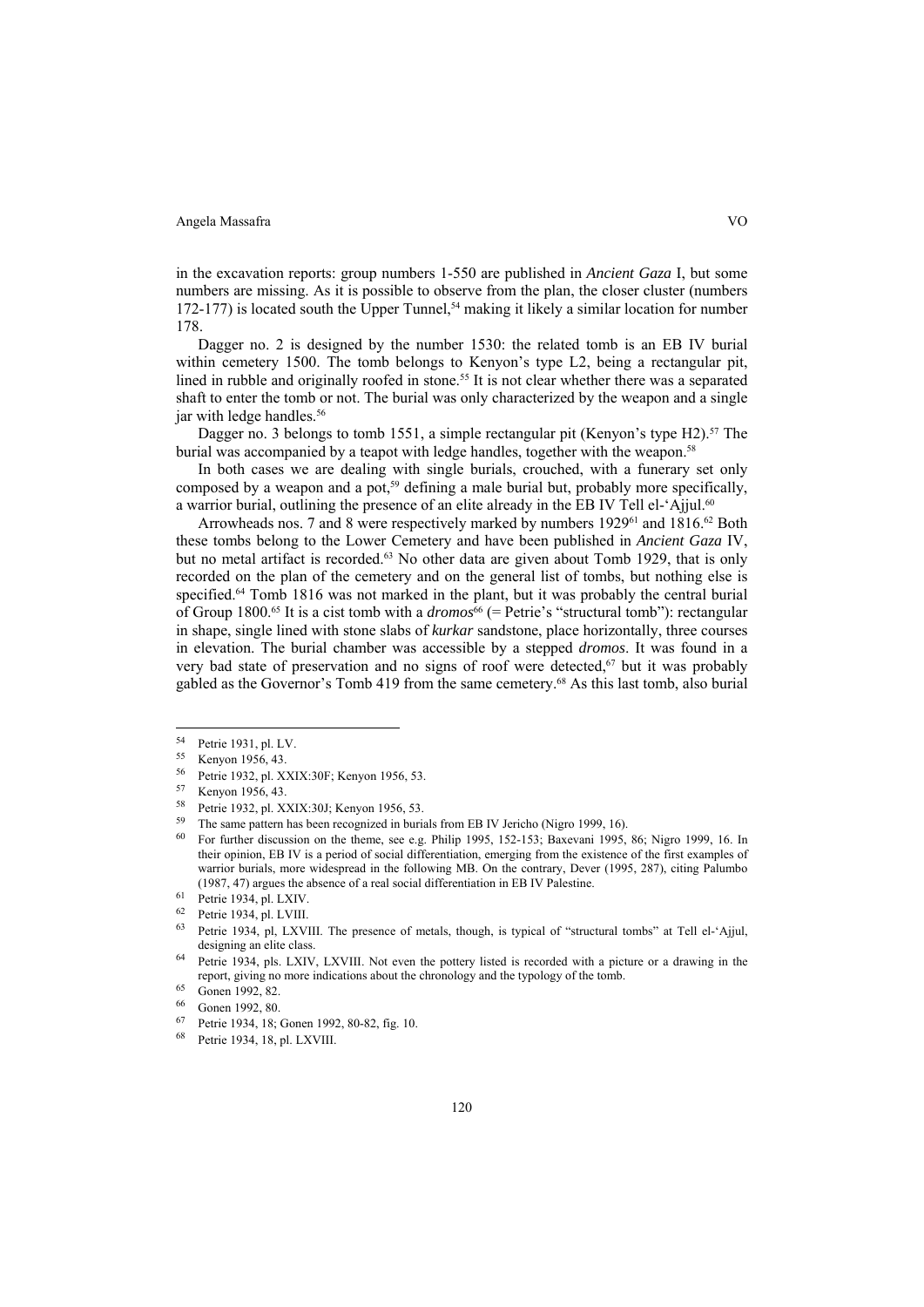1816 was probably part of an elite group of the population, whose interments were distinguished by the presence of weapons. The tombs have been dated to the LB II.<sup>69</sup>

The other two daggers, nos. 4-5, and the remaining arrowhead, no. 6, are all characterized by one to three letters, the first designing the area/region and the others the locus, plus a number. They have all been found within the residential area at the southern edge of the city. Dagger no. 4 was marked by the acronym AN 720  $(= 1020)$ , meaning it was located in block A, locus N. This is the major road EW of the southern residential area, dividing block A in two parts, connected on its western part to block B.<sup>70</sup> The area has been dated to the final part of MB, between 1600 and 1550 BC, i.e. shortly before the destruction of the city by the army of Ahmose, though no destruction debris has been documented in this area.<sup>71</sup> The road serves in particular a complex ("the civic complex"), that was probably a residence of officials, composed by some rooms, a bathroom, a shrine and several silos.72

Dagger no. 5 was originally named E 915. Region E has been excavated by Petrie in the years 1933-1934.73 It is located south-east of block A and it is part of the residential quarter too.74 The date is slightly earlier than block A, being attributed by finds to the transition between MB II and MB III (about 1650 BC).<sup>75</sup>

Finally, arrowhead no. 6 is marked as TDX 950. The name indicates one of the rooms of block  $T$ , in the middle of the southern area of the mound.<sup>76</sup> The complex is composed by a series of rooms of big dimensions, with a possible residential function $77$  and is dated to the same period as block E (1650 BC).<sup>78</sup>

#### 4. CHEMICAL NOTES

Chemical analyses have been executed only on the EB IV daggers, cat. nos. 2-3, showing a high percentage of arsenic in both of them (cat. no. 2: As 4.93; cat. no. 3: As 3.47; see catalogue for the full composition).<sup>79</sup> This result, together with the other analyses of EB IV daggers from Tell el-'Ajjul, can give a precious hint for the understanding of the metallurgical techniques and their symbolic role in the period.

A total of 13 EB IV daggers from Tell el-'Ajjul have been analyzed through AAS methodology by P.R.S. Moorey - F. Schweirzer,<sup>80</sup> L. Khalil,<sup>81</sup> S. Shalev<sup>82</sup> and G. Philip.<sup>83</sup>

<sup>69</sup> Gonen 1992, 82.<br>
70 Petrie 1931, pl. LIV.<br>
71 Tufnell 1993, 52.

<sup>&</sup>lt;sup>72</sup> Petrie 1931, 5-6.<br><sup>73</sup> Petrie 1934, pl. LXII.

<sup>74</sup> Petrie 1934, pl. LXII; Yassine 1974, fig. 1.<br> $^{75}$  Tufnell 1992, 52

 $^{75}$  Tufnell 1993, 52.<br> $^{76}$  Potric 1934 pl J

<sup>76</sup> Petrie 1934, pl. LXIII; Yassine 1974, fig. 1.

<sup>77</sup> Yassine 1974, 132.<br>
78 Tufnell 1993, 52.<br>
79 Philip 1991, 93, tab. 1.<br>
80 Moorey - Schweirzer 1972, 194.<br>
81 Khalil 1984, 170.

 $\frac{82}{83}$  Shalev 1988, tab. 2.

Philip 1991, tab.1.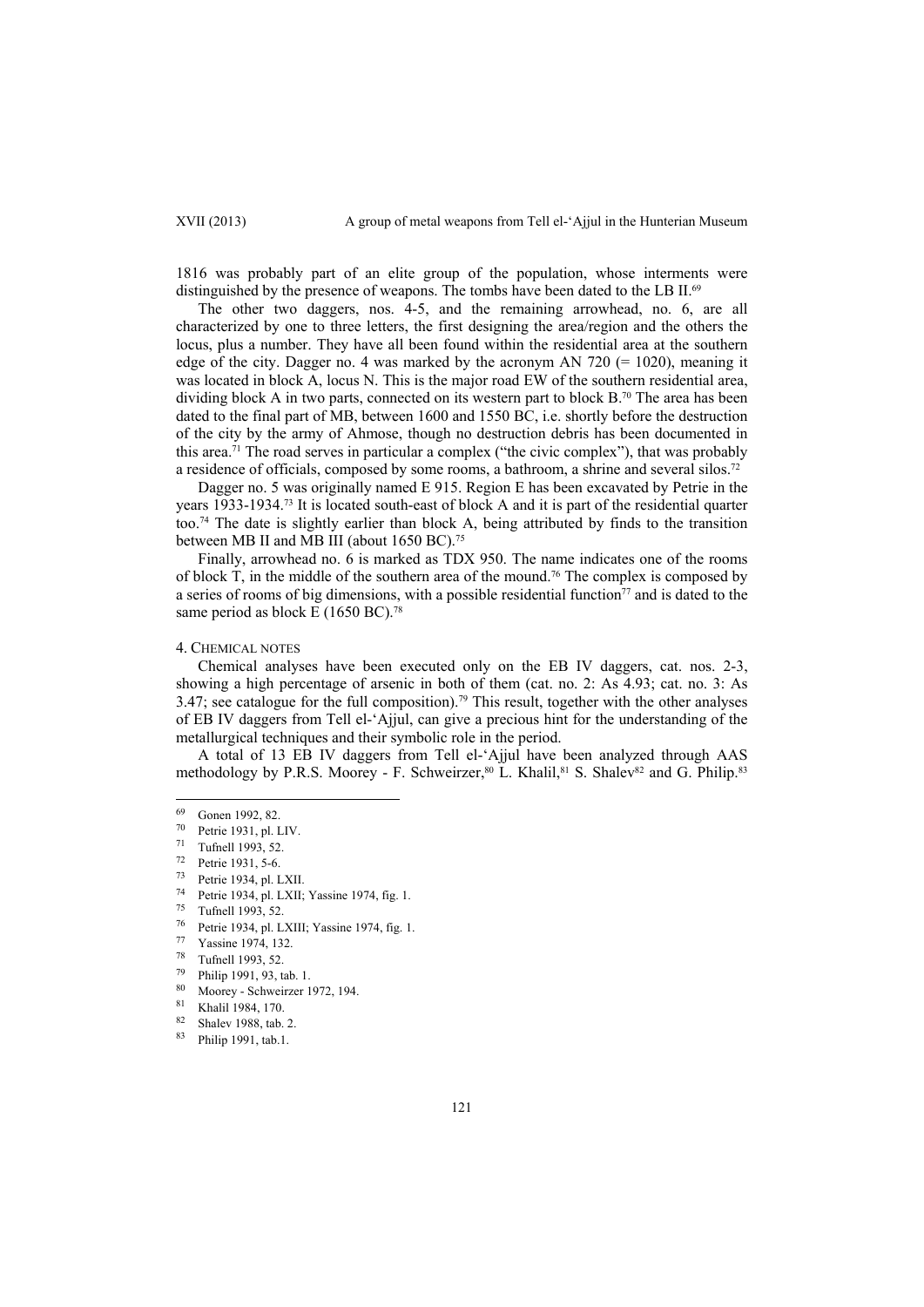This corpus forms more than half of the total repertoire of 24 EB IV weapons from the site, including specimens representative of the different types. They are all made in arsenical copper, making it possible to exclude that the tin-bronze technology was in use at Tell el- 'Ajjul in this period.84

As it has been pointed out by Shalev, the "inverse segregation" property of copper arsenic alloys was exploited in such items, making it likely that this process was deliberately used by smiths in order to obtain a visual effect: for this property, when the core has a percentage of about 4.5-6% arsenic, the related percentage on the surface rises to approximately 28%, creating a silvery surface, probably meant to imitate precious metals.85 If assuming the process was intentional, we must also admit it required specialized skills and a major effort, that was probably only reserved to a small amount of weapons, designed for an elite class of the population.

As for the metal supply, EB IV Tell el-'Ajjul probably exploited the ores from the Wadi Faynan.<sup>86</sup> The high arsenic content was probably produced by co-smelting copper with an arsenic ore, or by the direct addition of an arsenic mineral to molten copper or by the mixing of another high-arsenic copper from other ores.<sup>87</sup>

#### 5. CONCLUSIONS

From the previous considerations, it has been possible, beside widening the corpus of known material from the site, both to examine the function of metal weapons in the south Palestinian society of the end of the  $3<sup>rd</sup>$  and  $2<sup>nd</sup>$  millennia BC and to highlight the degree of regionalization of the area in the same period.

As for the first point, the social importance of metal weapons has been widely argued.<sup>88</sup> It is worth noticing, though, how in Tell el-'Ajjul this character is visible already from the EB IV, when a real settlement is not yet known. Nevertheless, the presence of weapons in single crouched burials with a standardized funerary assemblage composed by a dagger and a pot (usually a jar or a teapot) highlights the presence of an elite, probably to be connected to the warrior burials phenomenon.<sup>89</sup> Both the adze (cat. no. 1) and the daggers (cat. nos. 2-3) from the 3rd millennium were probably produced as status symbols, as well shown by the intentional silvery surface made exploiting the "inverse segregation" property of arsenical copper alloy. A different aim has to be theorized for the MB daggers (cat. nos. 4-5) and for the arrowhead cat. no. 6, which have been found in the residential area: their date within the very end of the MB could be tentatively linked to the destructive events documented at the

l

<sup>84</sup> Philip 1991, 93. This is true also of the typologically later examples, as the dagger with concave-sided butts and high midribs; the same typology in arsenical copper is also attested at Lachish (Tufnell 1958, 328), making it possible that it's typical of southern sites (probably because further from Syria, the bronze supplier or more probably because of a social factor, since the north was more linked to Syria). In the same era, tinbronze metallurgy was in use in northern sites, as Jericho (Philip 1991, 93).<br><sup>85</sup> Shalev 1988, tab. 2; Philip 1991, 97.

Large scale mining activities were carried on already in the EB II-III and continues in the EB IV (Adams 2000, 398; 2003, 18; Levy *et al*. 2002, 427). 87 Philip 1991, 100.

<sup>88</sup> e.g. Philip 1989, 151; Nigro 2003a, 62-63; 2003b, 70-71. 89 Philip 1995, 152-153.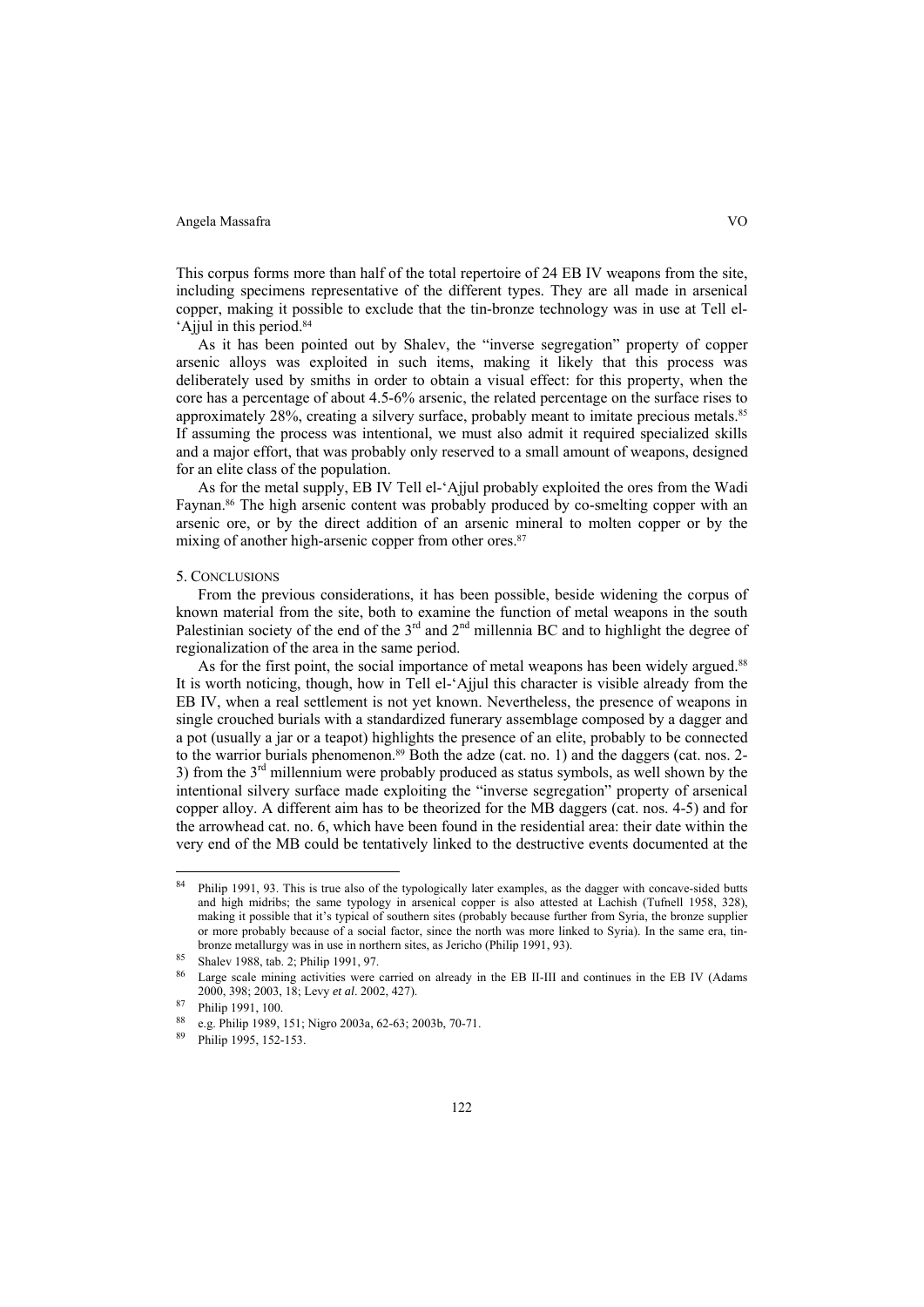middle of the 2<sup>nd</sup> millennium in Tell el-'Ajjul, connected to the expulsion of the "Hyksos" from Egypt and the following Palestinian campaigns led by Ahmose. These weapons were probably intended for their use in battle rather than for a purely ostentatious role. The remaining two arrowheads (cat. nos. 7-8) are emblems of the new tradition in funerary assemblages of the LB, when arrowheads became part of the mortuary kit, in contrast to the MB habit.

The assemblage is also a good proof of the strong regionalization of the end of the 3<sup>rd</sup> and first half of the  $2<sup>nd</sup>$  millennium Southern Levant. This is particularly reflected by the daggers, the only item that can give us this kind of hint: all the four specimens fall within types peculiar to the central and southern part of Palestine. This phenomenon is also reflected by the chemical composition of the two EB IV daggers: the technology of arsenical copper is deliberately exploited in this period only in the southern part of the country, while the northern had already started using, probably borrowing the technology from Syria, the tin-bronze alloy practices.<sup>90</sup>

Concluding, the analysis of this assemblage of weapons from Tell el-'Ajjul permitted to shed some new lights on the site, wishing on a future complete comprehension of it, together with an inclusive publication of its material in its original context.

Philip 1991, 100.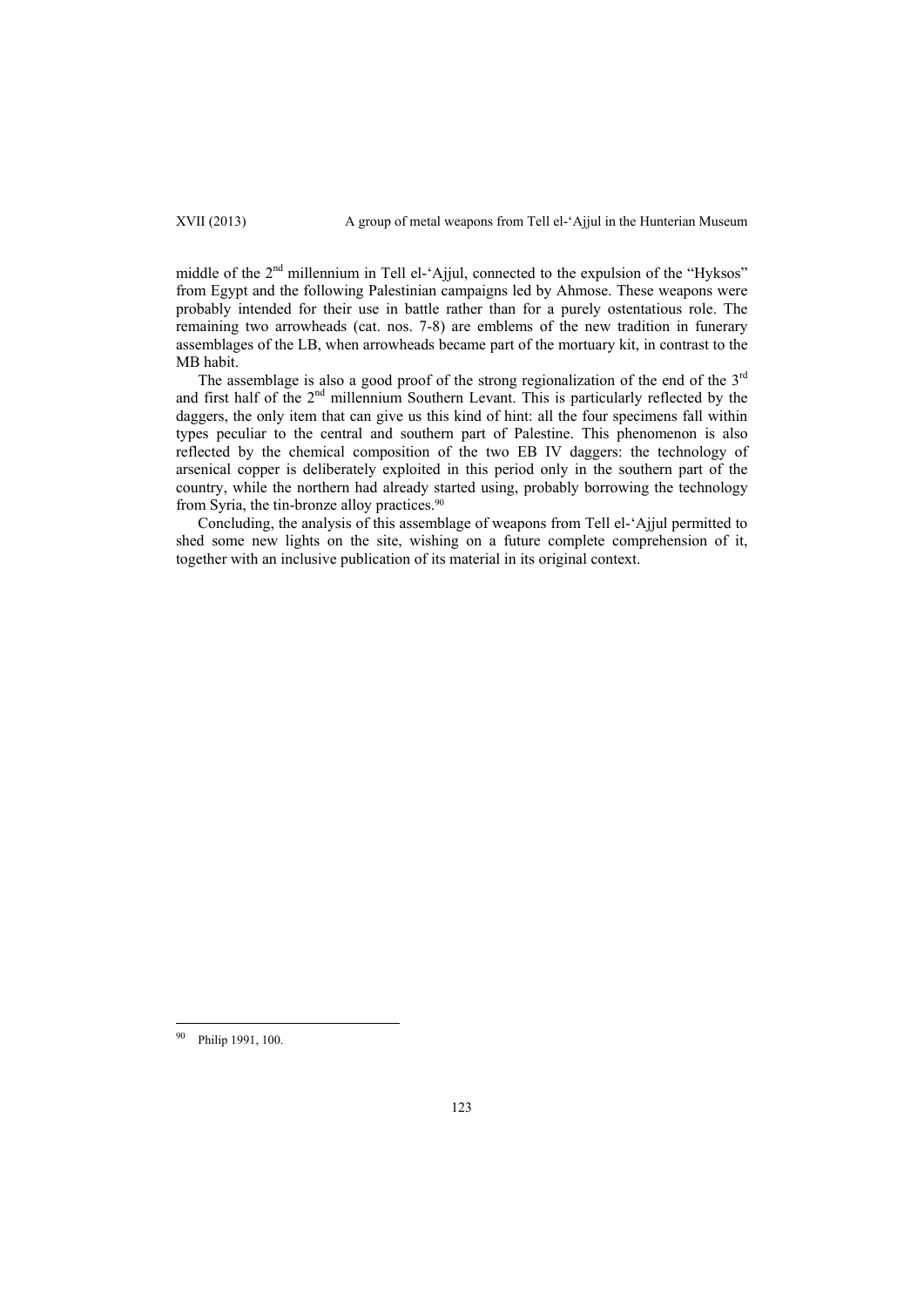#### 6. CATALOGUE

No. 1 - Adze (fig. 1) Provenience: Tell el-'Ajjul Excavation: W.F.M. Petrie, British School of Archaeology, Jerusalem Field Number: 178/81 Collection: Egypt and Near East Collection, Hunterian Museum, University of Glasgow, Glasgow Museum ID: D.1938.5 Material: copper External colour: 5YR5/8 (red) Width: 3.7 cm (at widest point) Length: 6.2 cm Thickness: 0.6 cm Context: Tomb Chronology: EB IVB (2200-2000 BC) Publication: unpublished No. 2 - Dagger (fig. 2) Provenience: Tell el-'Ajjul Excavation: British School of Archaeology, Jerusalem Field number: 1530 Collection: Egypt and Near East Collection, Hunterian Museum, University of Glasgow, Glasgow Museum ID: D.1932.73 Material: arsenical copper Chemical composition: Cu 95.2; Sn  $\leq$  10; Pb 0.015; Zn <.01; As 4.93; Sb 0.23. External colour: 2.5YR3/4 dark reddish brown Width: 3.4 cm (at widest point) Length: 26.7 cm Thickness: 0.4 cm Context: Tomb Chronology: EB IVB (2200-2000 BC) Publication: *Ancient Gaza* II, pl. XII:62 No. 3 - Dagger (fig. 3)

Provenience: Tell el-'Ajjul Excavation: British School of Archaeology, Jerusalem Field number: 1551 Collection: Egypt and Near East Collection, Hunterian Museum, University of Glasgow, Glasgow Museum ID: D.1932.74 Material: arsenical copper Chemical composition: Cu 94.8; Sn  $\leq$  12; Pb 0.027; Zn 0.05; As 3.47; Sb 1.21. External colour: 10YR5/8 (yellowish brown) Width: 3.2 cm (at widest point) Length: 28 cm

Thickness: 0.4 cm Context: Tomb Chronology: EB IV (2300-2150 BC) Original publication: *Ancient Gaza* II, pl. XI:53 No. 4 - Dagger (fig. 4) Provenience: Tell el-'Ajjul Excavation: British School of Archaeology, Jerusalem Field Number: AN 720 = 1020 Collection: Egypt and Near East Collection, Hunterian Museum, University of Glasgow, Glasgow Museum ID: D.1938.8/a Material: bronze External colour: 10Y-5GY4/2 (dark grayish green) Width: 4.1 cm (at widest point) Length: 21.2 cm Thickness: 0.5 cm Context: road, residential quarter Chronology: MB III (1600-1550 BC) Original publication: *Ancient Gaza* III, pl. XVIII:3. No. 5 - Dagger (fig. 5) Provenience: Tell el-'Ajjul Excavation: British School of Archaeology, Jerusalem Field Number: E 915 Collection: Egypt and Near East Collection, Hunterian Museum, University of Glasgow, Glasgow Museum ID: D.1938.8/b Material: bronze External colour: 7.5YR5/4 (brown) Width: 3.9 cm Length: 21 cm Thickness: 0.3 cm Context: residential quarter<br>Chronology: MB III (1650 BC) Chronology: MB III (1650 BC) Original publication: *Ancient Gaza* IV, pl.XXVII:285 No. 6 - Arrowhead (fig. 6) Provenience: Tell el-'Ajjul Excavation: British School of Archaeology, Jerusalem Collection: Egypt and Near East Collection, Hunterian Museum, University of Glasgow, Glasgow Museum ID: D.1938.6/1 Field number: TDX.950 Material: bronze

124

Width: 1.5cm (at widest point)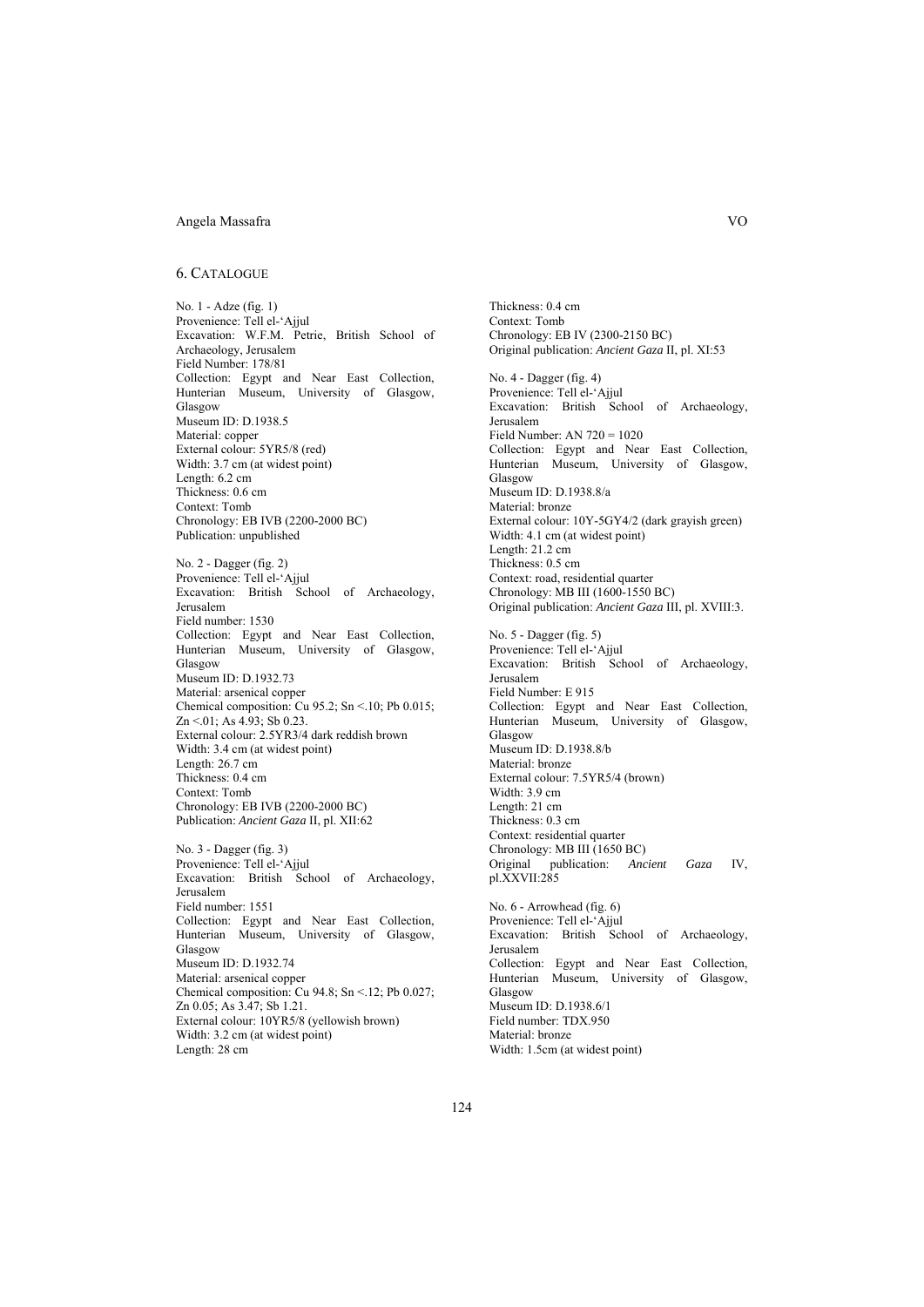Length: 6.5cm Thickness: Context: room, residential complex Chronology: MB III (1650 BC) Original publication: unpublished

No. 7 - Arrowhead (fig. 7) Provenience: Tell el-'Ajjul Excavation: British School of Archaeology, Jerusalem Field number: 1929 Collection: Egypt and Near East Collection, Hunterian Museum, University of Glasgow, Glasgow Museum ID: D.1938.6/3 Material: bronze External colour: 10Y-5GY5/2 (grayish green) Width: 1.4 cm (at widest point) Length: 8 cm Thickness: 0.2 cm (head); 0.3 cm (tang) Context: Tomb

Chronology: MB III -LB II (1500-1300 BC) Original publication: unpublished No. 8 - Arrowhead (fig. 8) Provenience: Tell el-'Ajjul Excavation: British School of Archaeology, Jerusalem Field number: 1816 Collection: Egypt and Near East Collection, Hunterian Museum, University of Glasgow, Glasgow Museum ID: D.1938.6/2 Material: bronze Colour: 10Y-5GY5/2 (grayish green) Width: 1.5 cm (at widest point) Length: 11.5 cm Thickness: 0.3 cm (head); 0.4 cm (tang) Context: Tomb Chronology: LB II (1400-1200 BC) Original publication: unpublished

### **REFERENCES**

ADAMS, R.

- 2000 The Early Bronze age III-IV transition in southern Jordan: evidence from Khirbat Hamra Ifdan: G. PHILIP - D. BAIRD (eds.), *Ceramics and Change in the Early Bronze Age of the Southern Levant* (Levantine Archaeology 2), Sheffield 2000, pp. 379-401.
- 2003 External influences at Faynan during the Early Bronze age: a re-analysis of building I at Barqa el-Hetiye, Jordan: *Palestine Exploration Quarterly* 135 (2003), pp. 6-21.
- ALBRIGHT, W.F.
- 1938 The Chronology of a South Palestinian City, Tell el-'Ajjul: *American Journal of Semitic Languages and Literatures* 55 (1938), pp. 337-359.
- ARDA, B. KNAPP, A.B. WEBB, J.M.
- 2005 *The collection of Cypriote antiquities in the Hunterian Museum University of Glasgow* (Corpus of Cypriote antiquities 26), Sӓvedalen 2005.

BAXEVANI, E.

1995 The complex nomads: Death and Social stratification in EB IV Southern Levant: S. CAMPBELL - A. GREEN (eds.), *The Archaeology of Death in the Ancient Near East* (Oxbow Monograph 51), Oxford 1995, pp. 85-95.

BIETAK, M.

- 1968 Vorläufiger Bericht über die erste und zweite Kampagne der österreichischen Ausgrabungen auf Tell ed-Dab' a im Ostdelta Ägyptens (1966/1967): *Mitteilungen des Deutschen Archäologischen Instituts Abteilung Kairo* 23 (1968), pp. 79-114.
- 1970 Vorläufiger Bericht über die dritte Kampagne der österreichischen Ausgrabungen auf Tell ed-Dab' a: *Mitteilungen des Deutschen Archäologischen Instituts Abteilung Kairo* 26, pp. 15-41.
- CROSS, F.M. MILIK, J.T.
- 1956 A typological study of the el-Khadr javelin and arrow-heads: *Annual of the Department of Antiquities of Jordan* 3 (1956), pp. 15-23.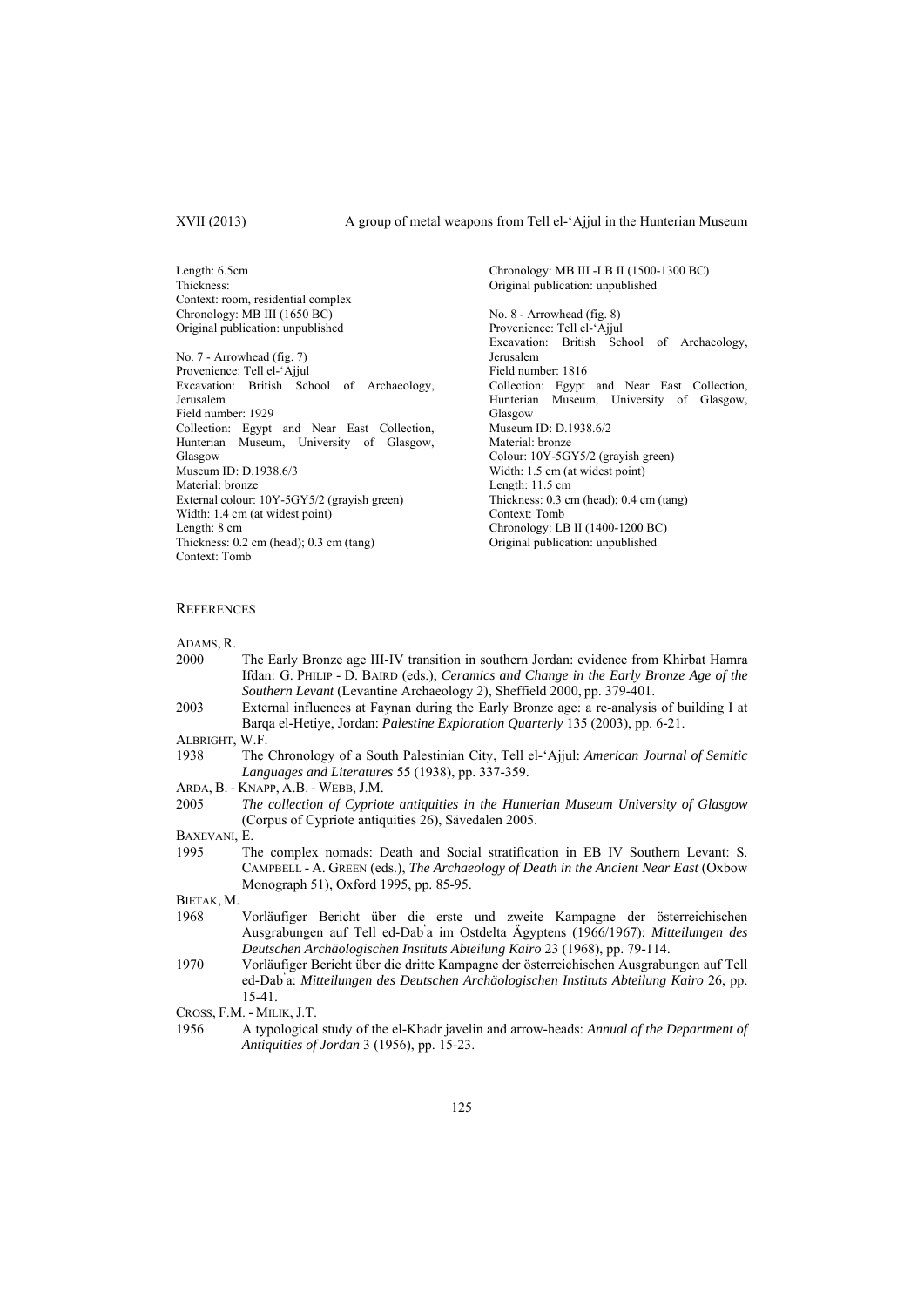DEVER, W.G.

- 1980 New vistas on the EB IV ('MB I') horizon in Syria-Palestine: *Bulletin of the American Schools of Oriental Research* 237 (1980), pp. 35-64.
- 1995 Social Structure in the Early Bronze IV period in Palestine: T.E. LEVY (ed.) *The Archaeology of Society in the Holy Land*, London 1995, pp. 282-296.

GARSTANG, J.

1932 Jericho: City and Necropolis: *Liverpool Annals of Anthropology and Archaeology* XIX (1932), pp. 35-54.

GONEN, R.

1992 *Burial patterns & cultural diversity in Late Bronze age Canaan* (ASOR Dissertation Series 7), Winona Lake 1992.

KENYON, K.M.

- 1956 Tombs of the Intermediate Early Bronze Middle Bronze age at Tell Ajjul: *Annual of the Department of Antiquities of Jordan* 3 (1956), pp. 41-55.
- 1965 *Excavations at Jericho, Vol. II. The Tombs excavated in 1955-8*, London 1965.
- KEPPIE, L.
- 2007 *William Hunter and the Hunterian Museum in Glasgow, 1807-2007*, Edinburgh 2007.
- KHALIL, L.
- 1984 Metallurgical analyses of some weapons from Tell el-'Ajjul: *Levant* 16 (1984), pp. 167- 170.
- LEVY, T.E. ADAMS, R.B. HAUPTMANN, A. PRANGE, M. SCHMITT-STRECKER, S. NAJJAR, M.
- 2002 Early Bronze Age metallurgy: a newly discovered copper manufactory in southern Jordan: *Antiquity* 76 (2002), pp. 425-437.

L<sub>OUD</sub><sub>G</sub>

- 1948 *Megiddo II. Seasons 1935-39* (Oriental Institute Publication LXII), Chicago 1948. MACALISTER, R.A.S.
- 
- 1912 *The excavation of Gezer: 1902-1905 and 1907-1909*, London 1912. MAXWELL-HYSLOP, R.
- 
- 1946 Daggers and swords in Western Asia: *Iraq* 8 (1946), pp. 1-65.
- MIRON, E.
- 1992 *Axes and adzes from Canaan* (Prähistorische Bronzefunde IX 19), Stuttgart 1992.
- MOOREY, P.R.S. SCHWEIZER, F.
- 1972 Copper and copper alloys in ancient Iraq, Syria and Palestine: some new analyses: *Archaeometry* 14 (1972), pp. 177-198.

NIGRO, L.

- 1996 Le residenze palestinesi del Bronzo Tardo. I modelli planimetrici e strutturali: *Contributi e Materiali di Archeologia Orientale* 6 (1996), pp. 1-69.
- 1999 Sei corredi tombali del Bronzo Antico IV dalla necropoli di Gerico ai Musei Vaticani: *Monumenti Musei e Gallerie Pontificie* XIX (1999), pp. 5-22.
- 2003a Dal rame al bronzo (senza trascurare l'oro e l'argento). La metallurgia e la nascita delle città-stato in Siria e Palestina nel III millennio a.C.: G. CAPRIOTTI VITTOZZI (ed.), *L'uomo, la pietra, i metalli. Tesori della terra dal Piceno al Mediterraneo*, San Benedetto del Tronto 2003, pp. 62-69.
- 2003b Gioielli, armi, oggetti d'apparato, strumenti musicali: i metalli come status symbol nei contesti funerari e cultuali della Siria-Palestina nel II millennio a.C.: G. CAPRIOTTI VITTOZZI (ed.) 2003, *L'uomo, la pietra, i metalli. Tesori della terra dal Piceno al Mediterraneo*, San Benedetto del Tronto 2003, pp. 70-75.

OREN, E.D.

1973 *The northern cemetery of Beth Shan*, Leiden 1973.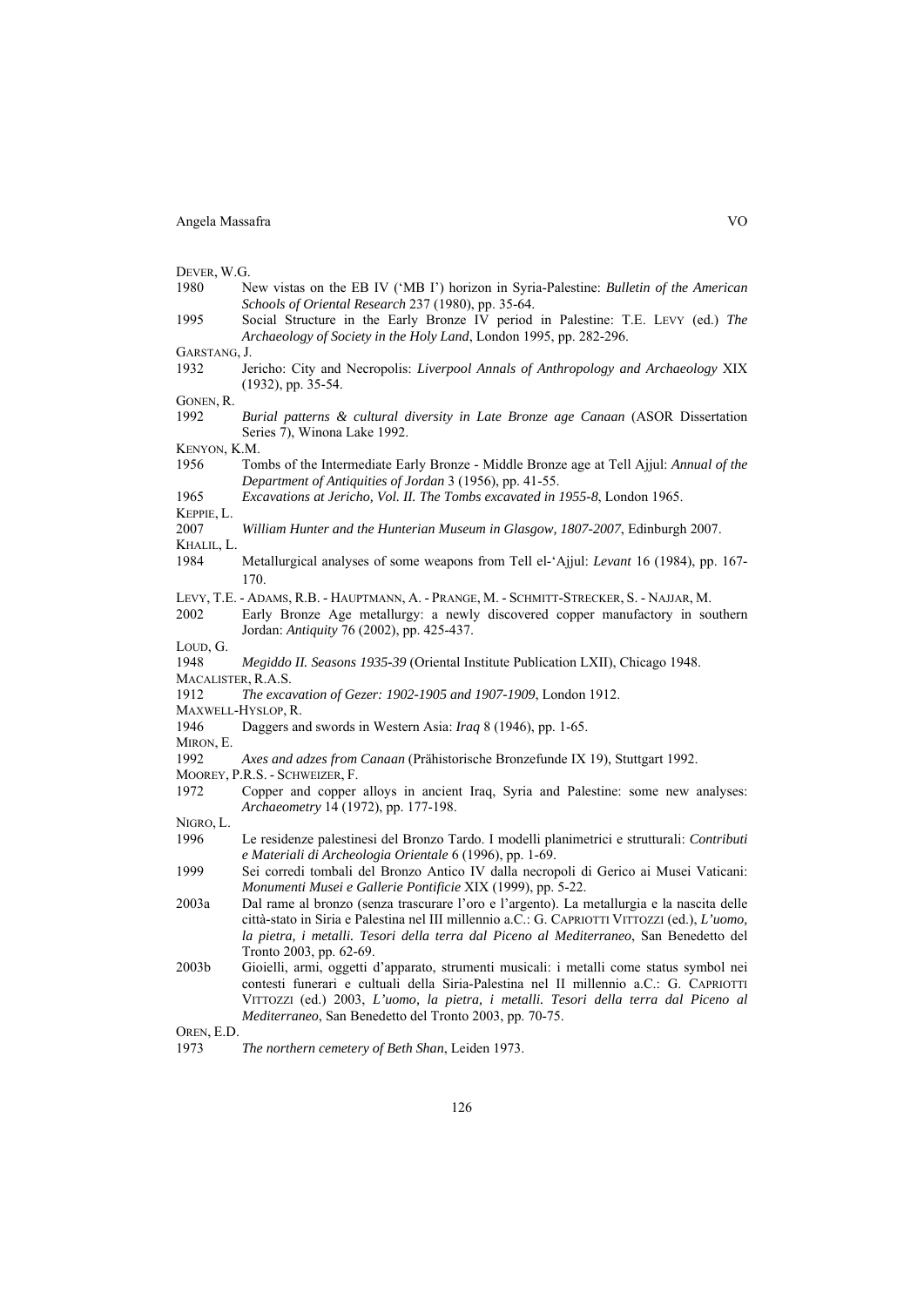PALUMBO, G.

- 1987 The Early Bronze Age IV in the Southern Levant. Settlements Patterns, Economy, and Material Culture of a 'Dark Age': *Bulletin of the American Schools of Oriental Research* 267 (1987), pp. 43-59.
- PETRIE, W.M.F.

1907 *Tools and weapons*, Warminster 1917.

- 1931 *Ancient Gaza I. Tell el Ajjul* (Publications of British School of Archaeology in Egypt, Egyptian Research Account 53), London 1931.
- 1932 *Ancient Gaza II. Tell el Ajjul* (Publications of British School of Archaeology in Egypt, Egyptian Research Account 54), London 1932.
- 1933 *Ancient Gaza III. Tell el Ajjul* (Publications of British School of Archaeology in Egypt, Egyptian Research Account 55), London 1933.
- 1934 *Ancient Gaza IV. Tell el Ajjul* (Publications of British School of Archaeology in Egypt, Egyptian Research Account 56), London 1934.

PHILIP, G.

- 1989 *Metal weapons of the Early and Middle Bronze Ages in Syria-Palestine* (British Archaeological Reports International Series 526), Oxford 1989.
- 1991 Tin, Arsenic, Lead: alloying practices in Syria-Palestine around 2000 BC: *Levant* 23, pp. 93-104.
- 1995 Warrior burials in the ancient Near-Eastern Bronze age: the evidence from Mesopotamia, Western Iran and Syria-Palestine: S. CAMPBELL - A. GREEN (eds.), *The Archaeology of Death in the Ancient Near East* (Oxbow Monograph 51), Oxford 1995, pp. 140-154.
- PRICE-WILLIAMS, D.
- 1977 *The Tombs of the Middle Bronze II Period from the "500" Cemetery at Tell el- Fara South*, London 1977.

PRITCHARD, J.B.

1955 *Ancient Near Eastern Texts relating to the Old Testament*, Princeton 1955.

SETHE, K.

1930 *Urkunden der Ägyptischen Altertums IV. Urkunden der 18. Dynastie*, Leipzig 1930. SHALEV<sub>S</sub>

- 1988 Redating the 'Philistine Sword' at the British Museum: a case study in typology and technology: *Oxford Journal of Archaeology* 7 (1988), pp. 303-311.
- 2004 *Swords and Daggers in Late Bronze Age Canaan* (Prähistorische Bronzefunde IV, 13), Stuttgart 2004.

SPARKS, R.

- 2002 Strangers in a strange land: Egyptians in southern Palestine during the Bronze Age: *Archaeology International* 6 (2002), pp. 48-51, DOI: http://dx.doi.org/10.5334/ai.0614.
- 2005 The Lost Loci of Tell el-'Ajjul: Petrie's Area C: *Palestine Exploration Quarterly* 137 (2005), pp. 23-29.

STEWART, J.R.

1974 *Tell el-'Ajjul: the Middle Bronze age remains* (Studies in Mediterranean Archaeology 38), Goteborg 1974.

TUBB, J.N.

1977 Three inscribed arrowheads from Tell el-'Ajjul: *Bulletin of the Institute of Archaeology, University of London* 14 (1977), pp. 191-195.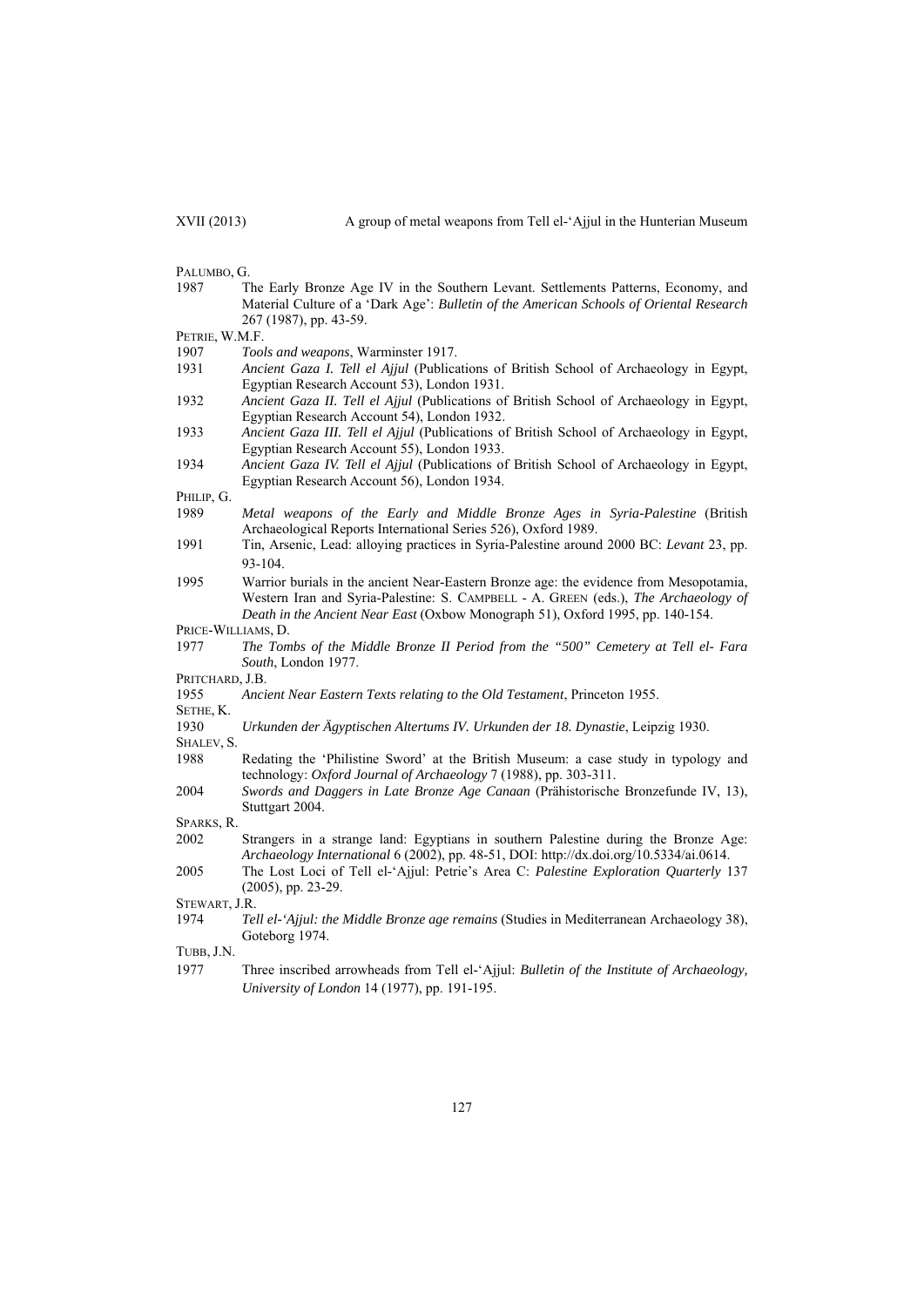TUFNELL, O.

1958 *Lachish (Tell el Duweir) IV: The Bronze Age*, Oxford 1958.

1993 'Ajjul, tell el-: E. STERN (ed.), *The New Encyclopedia of Archaeological Excavations in the Holy Land*, vol. I, Jerusalem 1993, pp. 49-52.

UCKO, P.J.

1998 The biography of a collection: The Sir Flinders Petrie Palestinian Collection and the role of University Museums: *Museum Management and Curatorship* 17 (1998), pp. 351-399.

VANDERSLEYEN, C.<br>1971 Les gue

1971 *Les guerres d'Ahmosis, fondateur de la XVIIIe dynastie* (Monographies Reine Elisabeth 1), Paris 1971.

YASSINE, K.N.<br>1974 Cit

1974 City planning of Tell el-'Ajjul. Reconstructed Plan (Fig. 1): *Annual of the Department of Antiquities of Jordan* 19 (1974), pp. 129-133.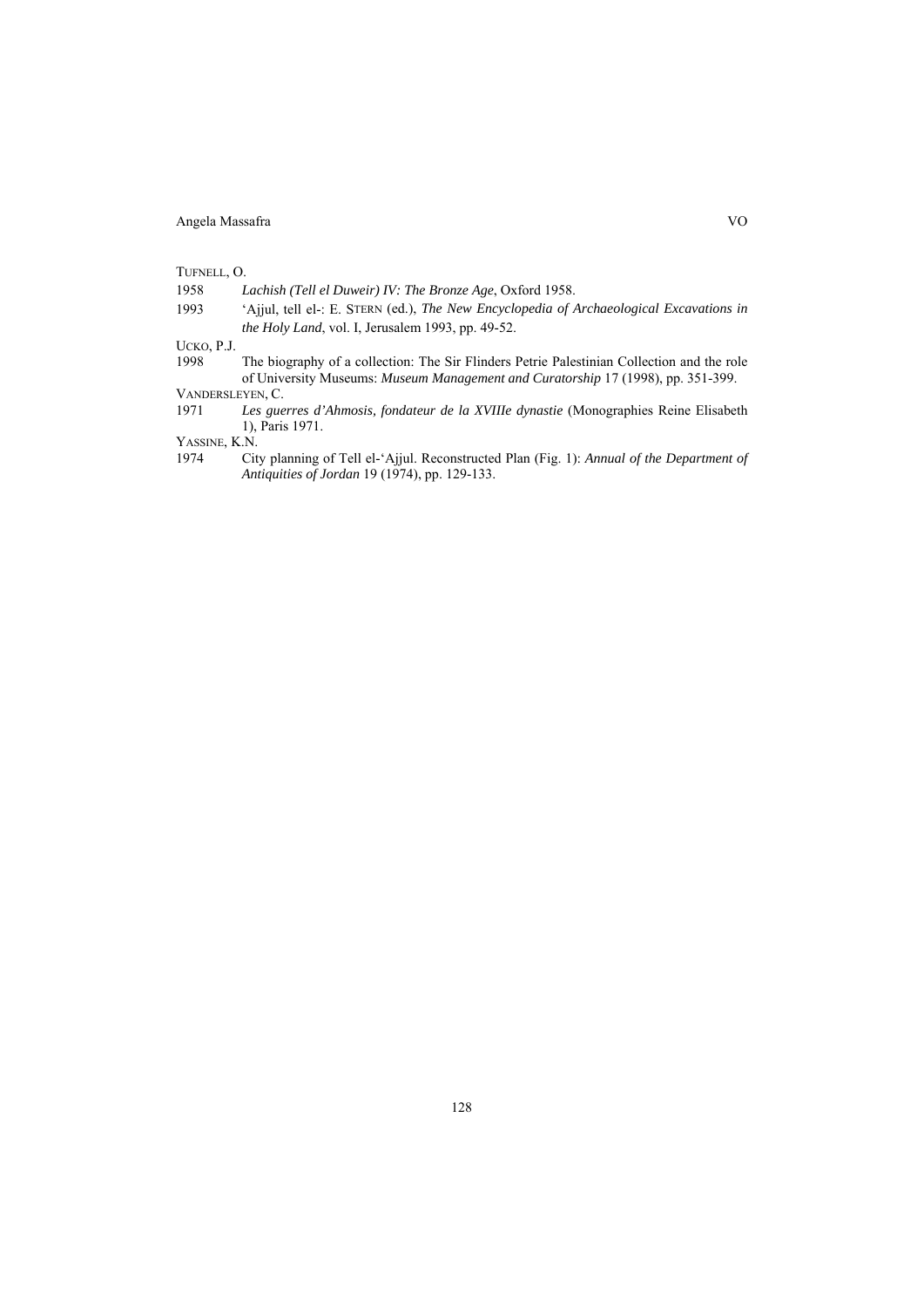XVII (2013) A group of metal weapons from Tell el-'Ajjul in the Hunterian Museum



Fig. 1 - Drawing and photograph of axe cat. no. 1 (unpublished).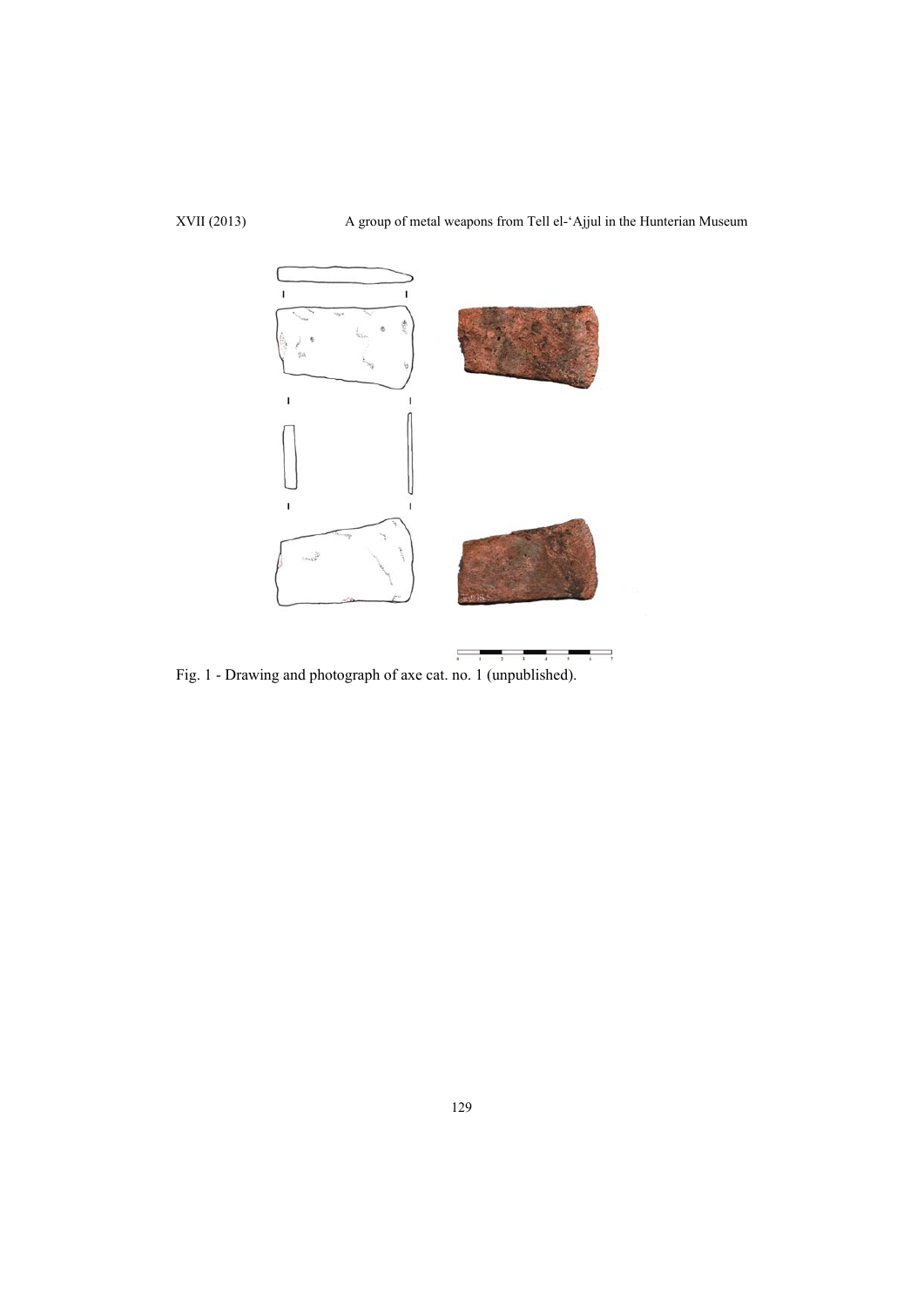

Fig. 2 - Drawing and photograph of dagger cat. no. 2 (Petrie 1932, pl. XII:62).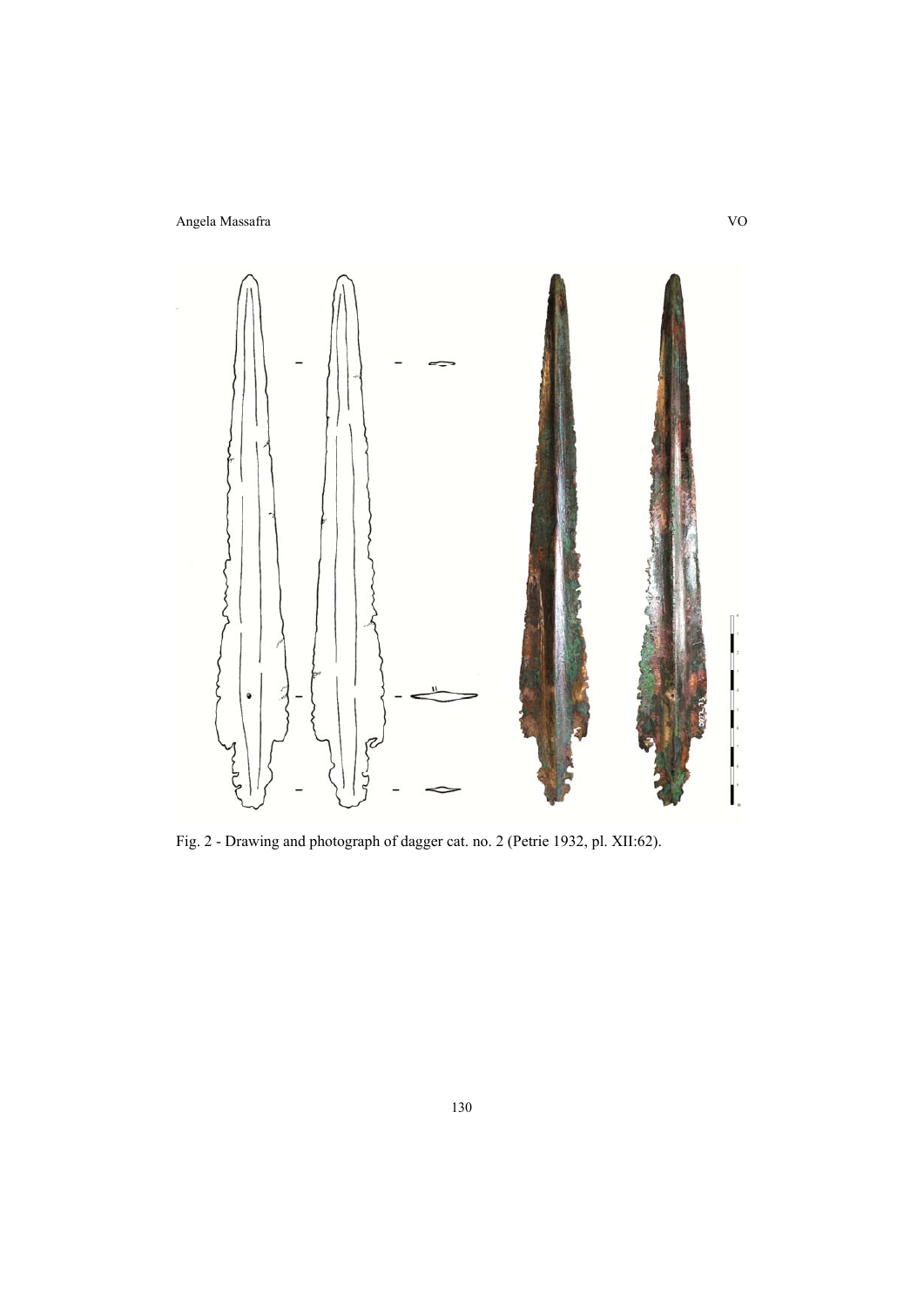

Fig. 3 - Drawing and photograph of dagger cat. no. 3 (Petrie 1932, pl. XI:53).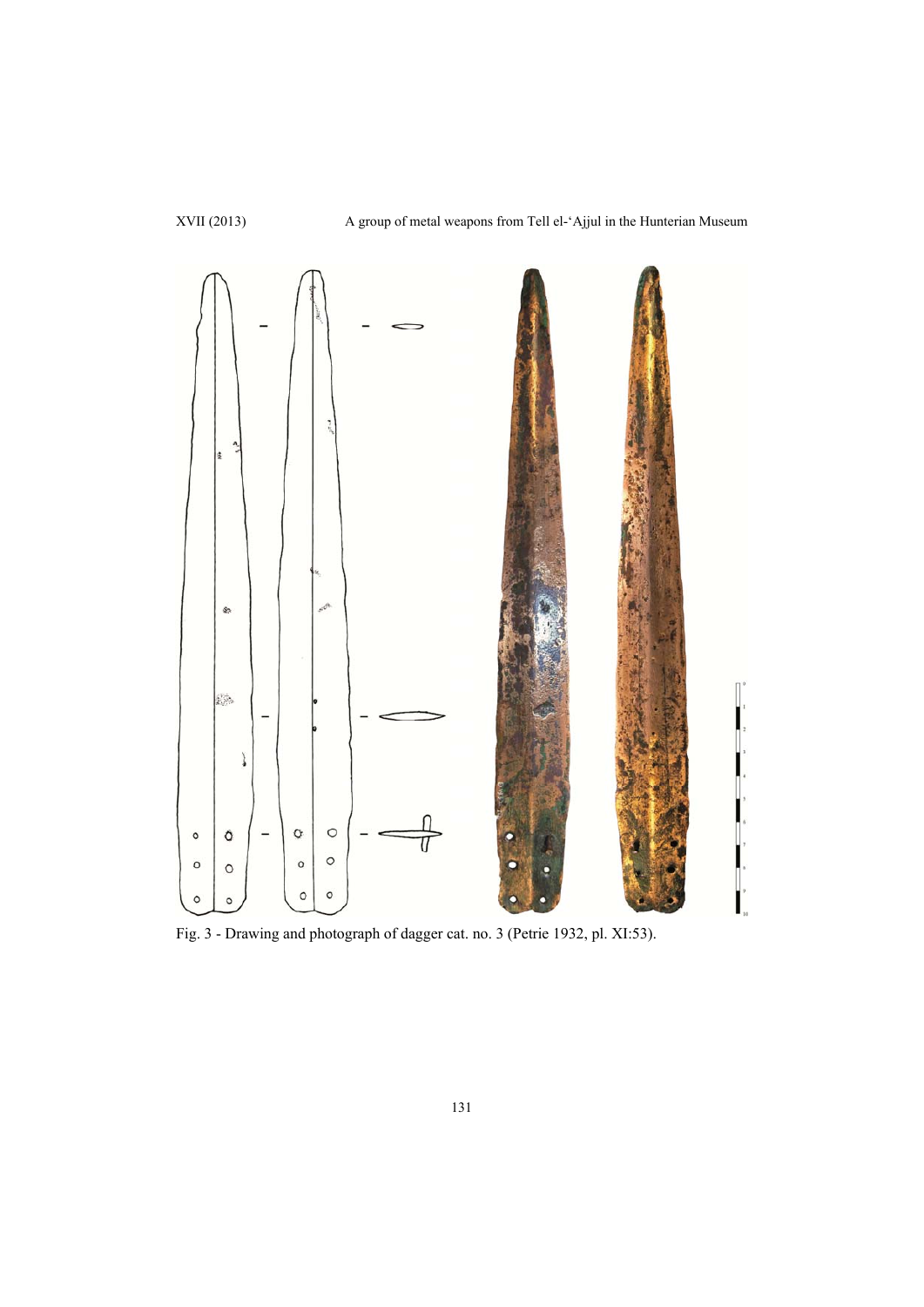

Fig. 4 - Drawing and photograph of dagger cat. no. 4 (Petrie 1933, pl. XVIII:3).



Fig. 5 - Drawing and photograph of dagger cat. no. 5 (Petrie 1934, pl. XXVII:285).